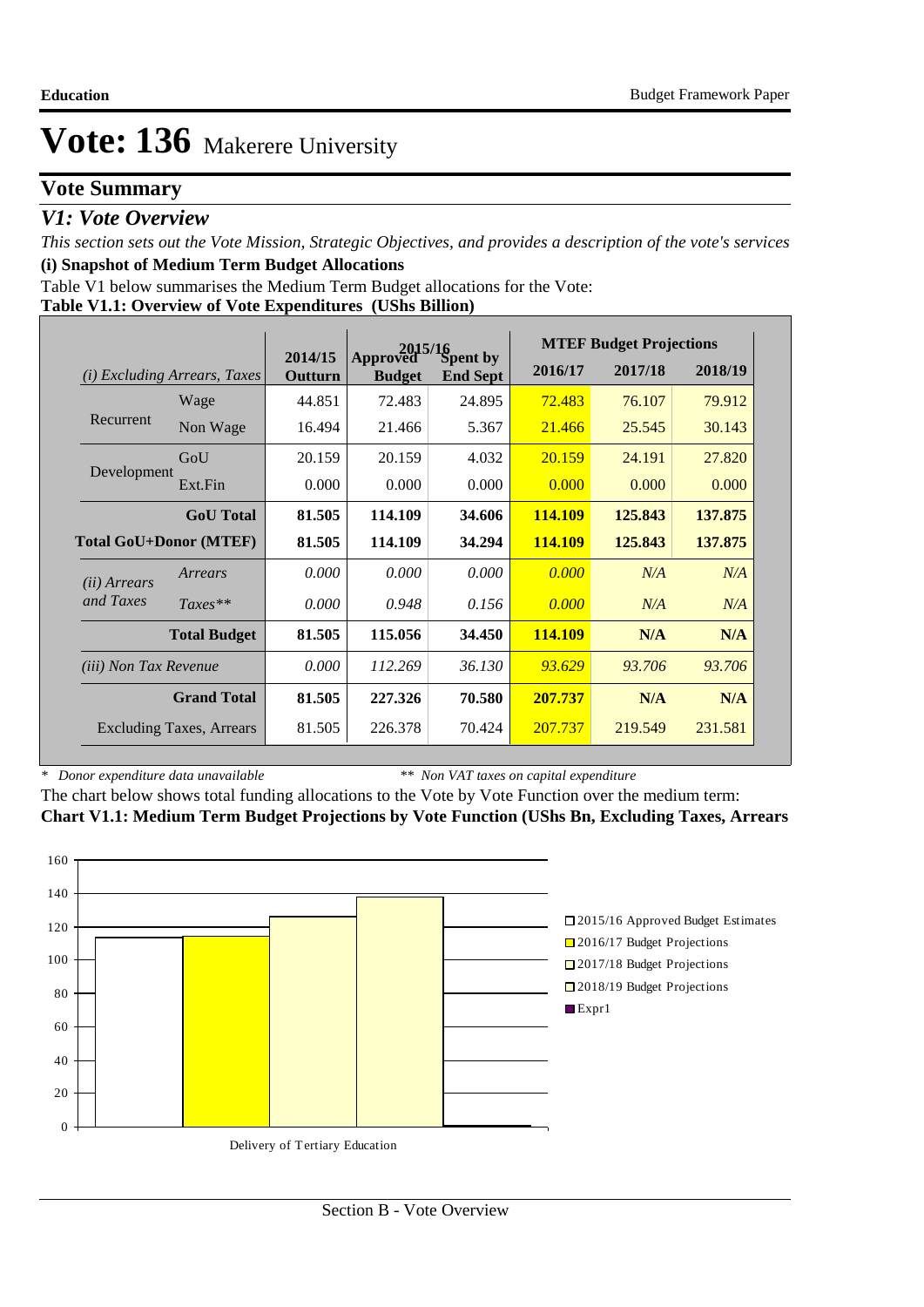## **Vote Summary**

### **(ii) Vote Mission Statement**

The Vote's Mission Statement is:

*To provide innovative teaching, learning, research and services responsive to national and global needs*

#### **(iii) Vote Outputs which Contribute to Priority Sector Outcomes**

The table below sets out the vote functions and outputs delivered by the vote which the sector considers as contributing most to priority sector outcomes.

| <b>Sector Outcome 1:</b>                                                   | <b>Sector Outcome 2:</b>                                                              | <b>Sector Outcome 3:</b>                                                              |
|----------------------------------------------------------------------------|---------------------------------------------------------------------------------------|---------------------------------------------------------------------------------------|
| <b>Improved quality and relevancy of</b><br><i>education at all levels</i> | <b>Improved</b> equitable access to education                                         | <b>Improved effectiveness and efficiency in</b><br>delivery of the education services |
| Vote Function: 07 51 Delivery of Tertiary Education                        |                                                                                       |                                                                                       |
| Outputs Contributing to Outcome 1:                                         | <b>Outputs Contributing to Outcome 2:</b>                                             | Outputs Contributing to Outcome 3:                                                    |
| <b>Outputs Provided</b>                                                    | <b>Outputs Provided</b>                                                               | None                                                                                  |
| 075101 Teaching and Training                                               | 075103 Outreach                                                                       |                                                                                       |
|                                                                            | 075104 Students' Welfare                                                              |                                                                                       |
|                                                                            | Capital Purchases                                                                     |                                                                                       |
|                                                                            | 075180 Construction and rehabilitation of<br>learning facilities (Universities)       |                                                                                       |
|                                                                            | 075181 Lecture Room construction and<br>rehabilitation (Universities)                 |                                                                                       |
|                                                                            | 075182 Construction and Rehabilitation<br>of Accomodation Facilities                  |                                                                                       |
|                                                                            | 075184 Campus based construction and<br>rehabilitation (walkways,<br>plumbing, other) |                                                                                       |

#### **Table V1.2: Sector Outcomes, Vote Functions and Key Outputs**

### *V2: Past Vote Performance and Medium Term Plans*

*This section describes past and future vote performance, in terms of key vote outputs and plans to address sector policy implementation issues.* 

#### **(i) Past and Future Planned Vote Outputs**

#### *2014/15 Performance*

In FY2014/15, GoU subventionprovided 39.2% of total budget requirement as compared to the expected in FY2015/16 which is an improvement in Government funding.

#### *Preliminary 2015/16 Performance*

For the 1st quarter (July-Sept.), GoU subvention release stood at 25% out of which Ushs.18.12bn of the expected FY provision of Ushs.72.48bn; Non-Wage - Ushs.4.188bn of the Ushs.21.47bn and Ushs.5.366bn of Ushs.21.1bn. From the expected Non-Tax Revenue the University collected Ushs.24.611bn of the budgeted Ushs.112bn.

### **Table V2.1: Past and 2016/17 Key Vote Outputs\***

| Vote, Vote Function<br>Key Output | <b>Approved Budget and</b><br><b>Planned outputs</b>                             | 2015/16<br><b>Spending and Outputs</b><br><b>Achieved by End Sept</b>                     | 2016/17<br><b>Proposed Budget and</b><br><b>Planned Outputs</b>                         |  |  |  |  |  |  |  |  |  |
|-----------------------------------|----------------------------------------------------------------------------------|-------------------------------------------------------------------------------------------|-----------------------------------------------------------------------------------------|--|--|--|--|--|--|--|--|--|
|                                   | <b>Vote: 136 Makerere University</b>                                             |                                                                                           |                                                                                         |  |  |  |  |  |  |  |  |  |
|                                   | Vote Function: 0751 Delivery of Tertiary Education                               |                                                                                           |                                                                                         |  |  |  |  |  |  |  |  |  |
| Output: 075101                    | <b>Teaching and Training</b>                                                     |                                                                                           |                                                                                         |  |  |  |  |  |  |  |  |  |
| Description of Outputs:           | Enrolment: Enrolment is<br>expected at $42000(38,552)$<br>undergraduate and 4000 | the enrolment as at the end of<br>1st quarter is 23,752<br>undergraduate and 536 graduate | <b>Enrolment: Enrolment is</b><br>expected at $40000(38,552)$<br>undergraduate and 2000 |  |  |  |  |  |  |  |  |  |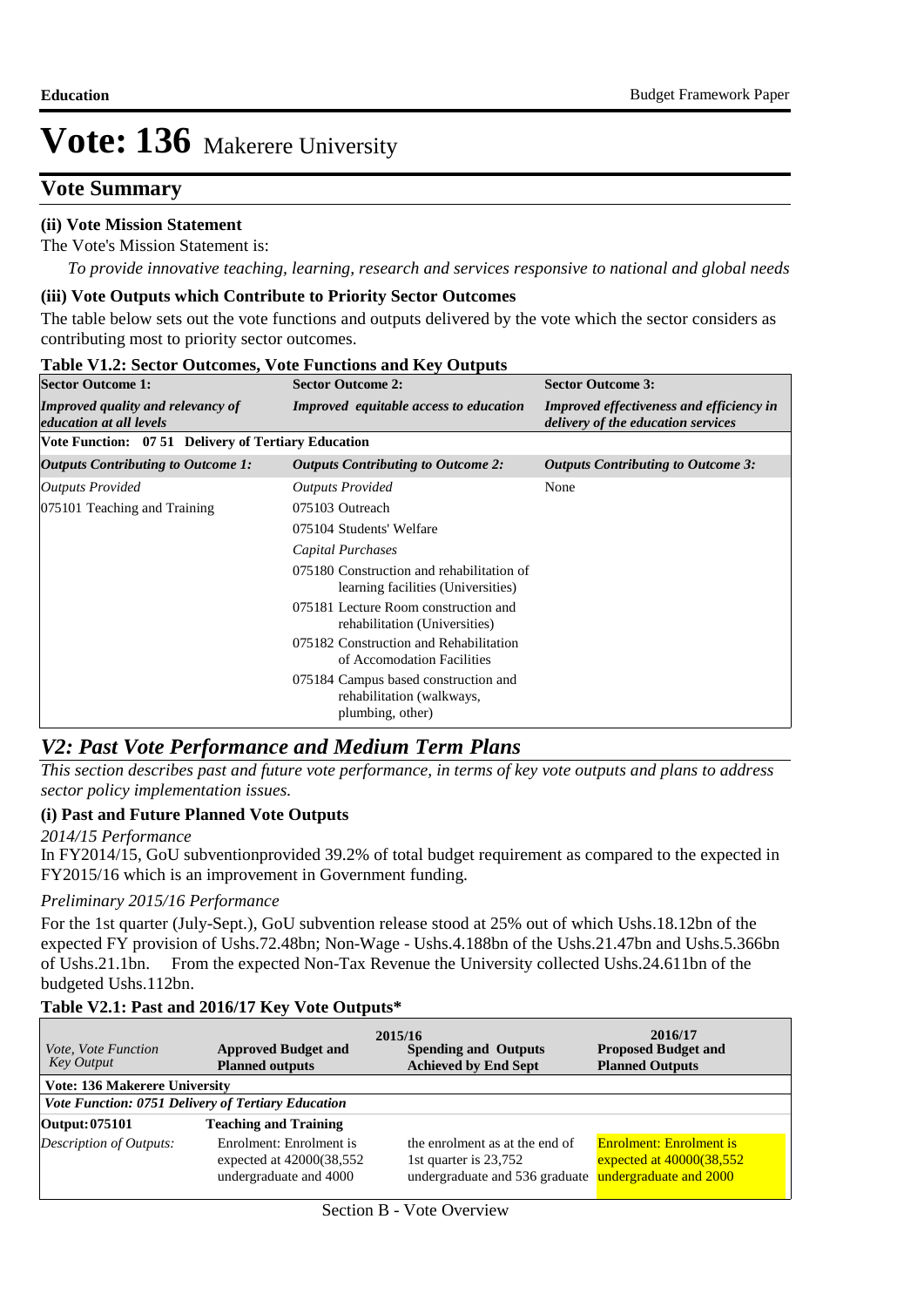# **Vote: 136** Makerere University

# **Vote Summary**

| Vote, Vote Function<br><b>Key Output</b>                           | <b>Approved Budget and</b><br><b>Planned outputs</b>                                                                                                                                                                                                                                                                                                                                                                                                        | 2015/16 | <b>Spending and Outputs</b><br><b>Achieved by End Sept</b>                                            |                                                                                                                 | 2016/17<br><b>Proposed Budget and</b><br><b>Planned Outputs</b>                                                                                        |        |                                                          |  |
|--------------------------------------------------------------------|-------------------------------------------------------------------------------------------------------------------------------------------------------------------------------------------------------------------------------------------------------------------------------------------------------------------------------------------------------------------------------------------------------------------------------------------------------------|---------|-------------------------------------------------------------------------------------------------------|-----------------------------------------------------------------------------------------------------------------|--------------------------------------------------------------------------------------------------------------------------------------------------------|--------|----------------------------------------------------------|--|
|                                                                    | graduate students).<br>Academic programmes include<br>80 undergraduate and 120<br>graduate programmes.<br>112 undergraduate and 127<br>Operation and management of<br>graduate programmes.<br>two branch campuses in Jinja<br>and Fort Portal<br>Admission: 12,000 students<br>will be admitted in six<br>laboratory based and four<br>humanities and liberal arts units<br>of the university<br>Graduation 13,000 students in<br>their final year of study |         | students<br>Academic programmes include                                                               |                                                                                                                 |                                                                                                                                                        |        | graduate students).<br>Academic programmes include<br>80 |  |
| Performance Indicators:                                            |                                                                                                                                                                                                                                                                                                                                                                                                                                                             |         |                                                                                                       |                                                                                                                 |                                                                                                                                                        |        |                                                          |  |
| No. of students graduating<br>No. of students enrolled (UG 42,000  | 13,000                                                                                                                                                                                                                                                                                                                                                                                                                                                      |         | $\boldsymbol{0}$<br>24288                                                                             |                                                                                                                 | 12000<br>40000                                                                                                                                         |        |                                                          |  |
| & PG<br>No. of academic programs<br>taught                         | 180                                                                                                                                                                                                                                                                                                                                                                                                                                                         |         | 180                                                                                                   |                                                                                                                 | 180                                                                                                                                                    |        |                                                          |  |
| Output Cost: UShs Bn:                                              |                                                                                                                                                                                                                                                                                                                                                                                                                                                             | 117.398 | <b>UShs Bn:</b>                                                                                       | 14.178                                                                                                          | <b>UShs Bn:</b>                                                                                                                                        | 85.470 |                                                          |  |
| Output: 075103                                                     | Outreach                                                                                                                                                                                                                                                                                                                                                                                                                                                    |         |                                                                                                       |                                                                                                                 |                                                                                                                                                        |        |                                                          |  |
| Description of Outputs:                                            | University Colleges offer short<br>courses/ non degree awards to<br>enhance skills development for<br>past, present and prospective<br>students                                                                                                                                                                                                                                                                                                             |         | time under the outreach<br>compinnet<br>Colleges offer short courses/<br>skills development for past, | University staff spend 15% of<br>University<br>non degree awards to enhance<br>present and prospective students | <b>University Colleges offer short</b><br>courses/ non degree awards to<br>enhance skills development for<br>past, present and prospective<br>students |        |                                                          |  |
| Performance Indicators:                                            |                                                                                                                                                                                                                                                                                                                                                                                                                                                             |         |                                                                                                       |                                                                                                                 |                                                                                                                                                        |        |                                                          |  |
| Number of participants in<br>short courses                         | 2,000                                                                                                                                                                                                                                                                                                                                                                                                                                                       |         | 2000                                                                                                  |                                                                                                                 | 1500                                                                                                                                                   |        |                                                          |  |
| Output Cost: UShs Bn:                                              |                                                                                                                                                                                                                                                                                                                                                                                                                                                             | 8.254   | <b>UShs Bn:</b>                                                                                       | 3.496                                                                                                           | <b>UShs Bn:</b>                                                                                                                                        | 16.912 |                                                          |  |
| Output: 075104<br>Description of Outputs:                          | <b>Students' Welfare</b><br>Food allowance for 6303<br>government supported students- government supported students- government supported students-<br>Subsistence allowance for 2500<br>Non residents students                                                                                                                                                                                                                                             |         | Food allowance for 6303<br>Non residents<br>students<br>employed in the halls of<br>residence         | Subsistence allowance for 3653<br>378 staff                                                                     | Food allowance for 6303<br>Subsistence allowance for 2500<br>Non residents students                                                                    |        |                                                          |  |
| Performance Indicators:                                            |                                                                                                                                                                                                                                                                                                                                                                                                                                                             |         |                                                                                                       |                                                                                                                 |                                                                                                                                                        |        |                                                          |  |
| Number of Private students<br>in Halls of Resisdence               | 1,740                                                                                                                                                                                                                                                                                                                                                                                                                                                       |         | 1740                                                                                                  |                                                                                                                 |                                                                                                                                                        |        |                                                          |  |
| Number of Private students<br>in Halls of Residence                |                                                                                                                                                                                                                                                                                                                                                                                                                                                             |         |                                                                                                       |                                                                                                                 | 1700                                                                                                                                                   |        |                                                          |  |
| Number of Government<br>students residing in halls of<br>residence | 2,650                                                                                                                                                                                                                                                                                                                                                                                                                                                       |         | 2650                                                                                                  |                                                                                                                 | 2650                                                                                                                                                   |        |                                                          |  |
| Output Cost: UShs Bn:                                              |                                                                                                                                                                                                                                                                                                                                                                                                                                                             | 9.290   | UShs Bn:                                                                                              | 2.654                                                                                                           | <b>UShs Bn:</b>                                                                                                                                        | 8.976  |                                                          |  |
| Output: 075180                                                     | Construction and rehabilitation of learning facilities (Universities)                                                                                                                                                                                                                                                                                                                                                                                       |         |                                                                                                       |                                                                                                                 |                                                                                                                                                        |        |                                                          |  |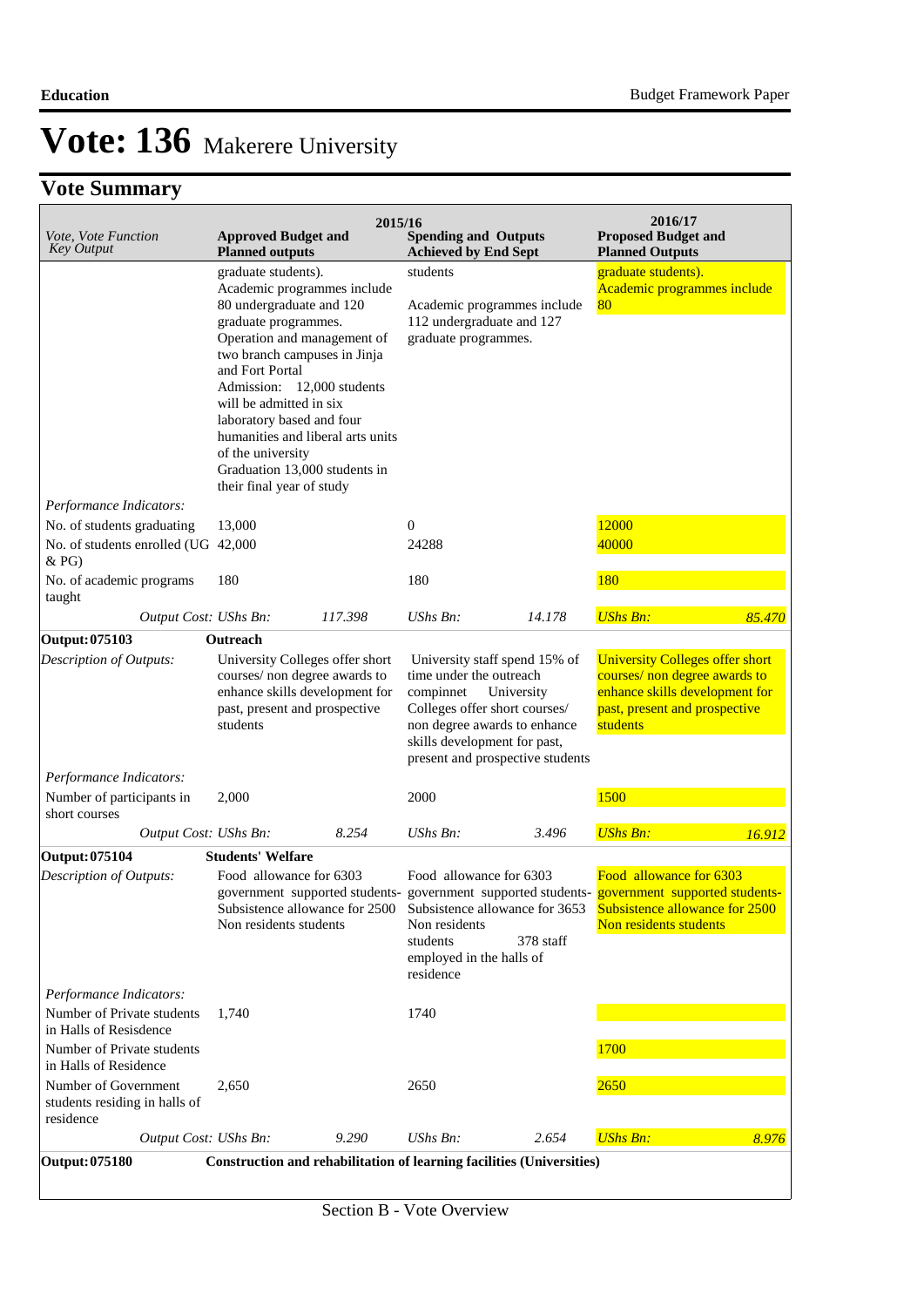## **Vote Summary**

| Vote, Vote Function<br><b>Key Output</b>                                           | <b>Approved Budget and</b><br><b>Planned outputs</b>               | 2015/16                               | <b>Spending and Outputs</b><br><b>Achieved by End Sept</b> |                                                                          | 2016/17<br><b>Proposed Budget and</b><br><b>Planned Outputs</b>       |         |
|------------------------------------------------------------------------------------|--------------------------------------------------------------------|---------------------------------------|------------------------------------------------------------|--------------------------------------------------------------------------|-----------------------------------------------------------------------|---------|
| <b>Description of Outputs:</b>                                                     | Nil                                                                |                                       | N/A                                                        |                                                                          | <b>Nil</b>                                                            |         |
|                                                                                    |                                                                    |                                       |                                                            |                                                                          |                                                                       |         |
| Performance Indicators:                                                            |                                                                    |                                       |                                                            |                                                                          |                                                                       |         |
| No. of upcountry learning<br>centres rehabilitated                                 | $\mathbf{0}$                                                       |                                       | $\overline{0}$                                             |                                                                          | $\overline{0}$                                                        |         |
| Area of Library space<br>constructed (m2)                                          | $\overline{0}$                                                     |                                       | $\overline{0}$                                             |                                                                          | $\mathbf{0}$                                                          |         |
| Output Cost: UShs Bn:                                                              |                                                                    | 4.908                                 | $UShs Bn$ :                                                | 0.764                                                                    | <b>UShs Bn:</b>                                                       | 4.804   |
| <b>Output: 075182</b>                                                              | <b>Construction and Rehabilitation of Accommodation Facilities</b> |                                       |                                                            |                                                                          |                                                                       |         |
| Description of Outputs:                                                            | of residnece sanitary facilities                                   | Continued rehabilitation of halls N/A |                                                            |                                                                          | Continued rehabilitation of halls<br>of residnece sanitary facilities |         |
| Performance Indicators:                                                            |                                                                    |                                       |                                                            |                                                                          |                                                                       |         |
| No of halls of residence<br>rehabilitated                                          | $\overline{c}$                                                     |                                       | $\overline{0}$                                             |                                                                          |                                                                       |         |
| Output Cost: UShs Bn:                                                              |                                                                    | 0.400                                 | UShs Bn:                                                   | 0.000                                                                    | <b>UShs Bn:</b>                                                       | 0.668   |
| <b>Output: 075184</b>                                                              |                                                                    |                                       |                                                            | Campus based construction and rehabilitation (walkways, plumbing, other) |                                                                       |         |
| Description of Outputs:                                                            | <b>NIL</b>                                                         |                                       | <b>NILL</b>                                                |                                                                          | NIL.                                                                  |         |
| Performance Indicators:                                                            |                                                                    |                                       |                                                            |                                                                          |                                                                       |         |
| No. of campus based<br>infrastructure<br>developments/rehabilitation<br>undertaken | Good                                                               |                                       | Good                                                       |                                                                          | Good                                                                  |         |
| University Master Plan in                                                          | Yes                                                                |                                       | Yes                                                        |                                                                          | Yes                                                                   |         |
| place                                                                              |                                                                    |                                       |                                                            |                                                                          |                                                                       |         |
| Output Cost: UShs Bn:                                                              |                                                                    | 0.600                                 | UShs Bn:                                                   | 0.000                                                                    | <b>UShs Bn:</b>                                                       | 0.564   |
| <b>Vote Function Cost</b>                                                          | <b>UShs Bn:</b>                                                    |                                       | 227.326 UShs Bn:                                           |                                                                          | 34.294 UShs Bn:                                                       | 207.737 |
| <b>Cost of Vote Services:</b>                                                      | UShs Bn:                                                           |                                       | 226.378 UShs Bn:                                           |                                                                          | 34.294 UShs Bn:                                                       | 207.737 |

*\* Excluding Taxes and Arrears*

#### *2016/17 Planned Outputs*

To be continued with is improvement of the learning environment with teaching Aids (LCD Projectors, White boards, lecture room furniture) and re-equipping of laboratories especially in CONAS and CEES (DOSATE); conversion and modification of former Dinning Halls to make them conducive for Lectures; and beautifcation including greening of the main Campus un-buit up spaces and establishing walk-ways. Prioritised also is the resourcing (in terms of staffing, study materials and utilization of e-learning) of branch campuses - Jinja in particular whose numbers now stand at 800 students and has potential to grow.

### **Table V2.2: Past and Medum Term Key Vote Output Indicators\***

|                                                   |                           | 2015/16                 |                                      |         | <b>MTEF Projections</b> |         |  |
|---------------------------------------------------|---------------------------|-------------------------|--------------------------------------|---------|-------------------------|---------|--|
| Vote Function Key Output<br>Indicators and Costs: | 2014/15<br><b>Outturn</b> | Approved<br><b>Plan</b> | <b>Outturn by</b><br><b>End Sept</b> | 2016/17 | 2017/18                 | 2018/19 |  |
| Vote: 136 Makerere University                     |                           |                         |                                      |         |                         |         |  |
| Vote Function:0751 Delivery of Tertiary Education |                           |                         |                                      |         |                         |         |  |
| No. of academic programs taught                   |                           | 180                     | 180                                  | 180     | 160                     | 150     |  |
| No. of students enrolled (UG $& PG$ )             |                           | 42,000                  | 24288                                | 40000   | 40000                   | 38000   |  |
| No. of students graduating                        |                           | 13,000                  | $\Omega$                             | 12000   | 12000                   | 12000   |  |
| Number of participants in short                   |                           | 2.000                   | <b>2000</b>                          | 1500    |                         |         |  |
| courses                                           |                           |                         |                                      |         |                         |         |  |
|                                                   |                           |                         |                                      |         |                         |         |  |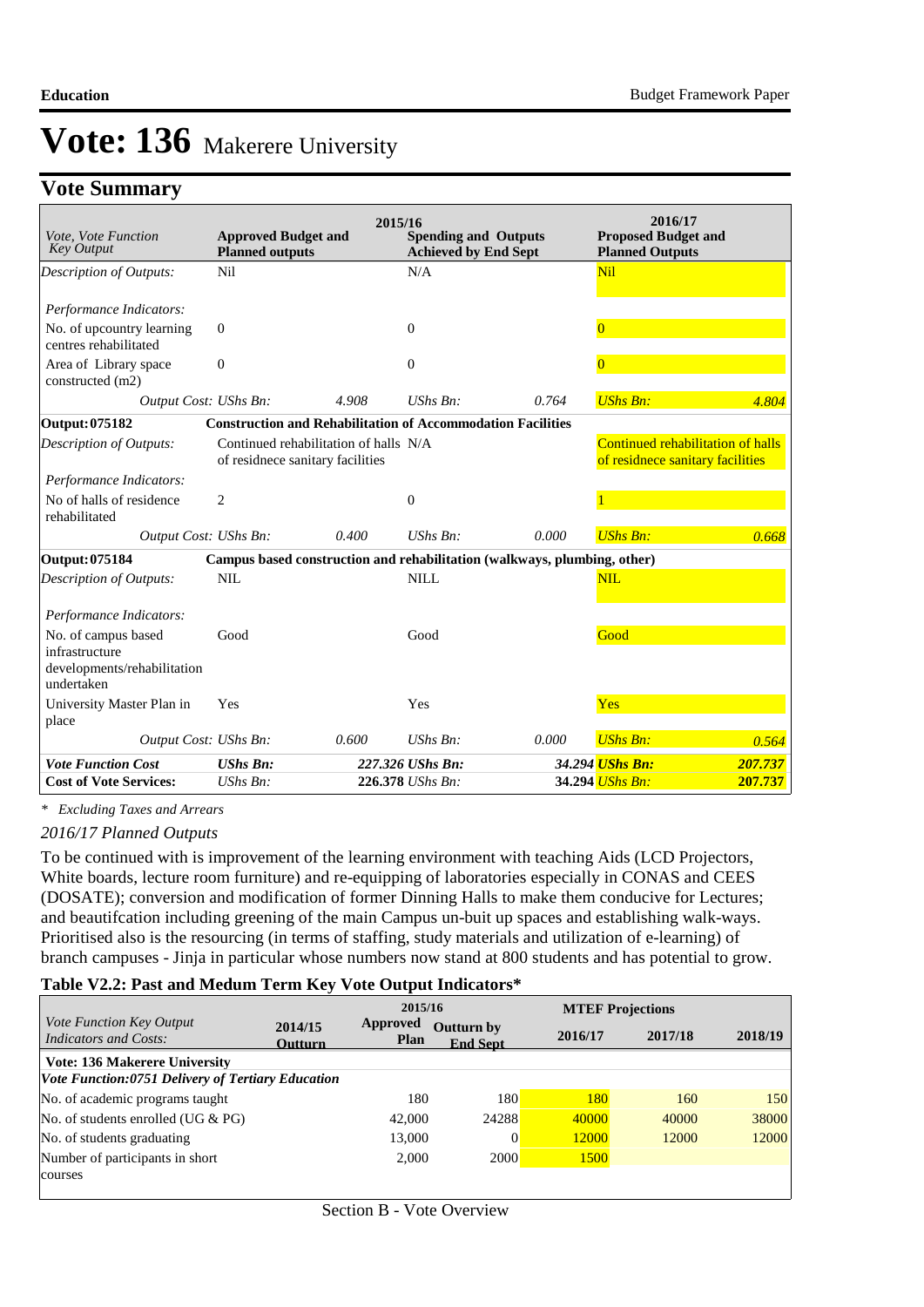## **Vote Summary**

|                                                                                  |                    | 2015/16                        |                                      |                | <b>MTEF Projections</b> |              |
|----------------------------------------------------------------------------------|--------------------|--------------------------------|--------------------------------------|----------------|-------------------------|--------------|
| Vote Function Key Output<br><b>Indicators and Costs:</b>                         | 2014/15<br>Outturn | <b>Approved</b><br><b>Plan</b> | <b>Outturn by</b><br><b>End Sept</b> | 2016/17        | 2017/18                 | 2018/19      |
| Number of Government students<br>residing in halls of residence                  |                    | 2,650                          | 2650                                 | 2650           |                         |              |
| Number of Private students in Halls<br>of Residence                              |                    |                                |                                      | <b>1700</b>    |                         |              |
| Number of Private students in Halls<br>of Resisdence                             |                    | 1,740                          | 1740                                 |                |                         |              |
| Area of Library space constructed<br>(m2)                                        |                    | $\overline{0}$                 | $\overline{0}$                       | $\overline{0}$ | $\theta$                | $\theta$     |
| No. of upcountry learning centres<br>rehabilitated                               |                    | $\mathbf{0}$                   | $\overline{0}$                       | $\overline{0}$ | $\Omega$                | $\mathbf{0}$ |
| No of halls of residence rehabilitated                                           |                    | $\overline{c}$                 | $\theta$                             |                |                         |              |
| No. of campus based infrastructure<br>developments/rehabilitation<br>lundertaken |                    | Good                           | Good                                 | Good           |                         |              |
| University Master Plan in place                                                  |                    | Yes                            | Yes                                  | Yes            |                         |              |
| <b>Vote Function Cost (UShs bn)</b>                                              | 81.505             | 226.378                        | 34.294                               | 207.737        | 219.549                 | 231.581      |
| <b>Cost of Vote Services (UShs Bn)</b>                                           | 81.505             | 226.378                        | 34.294                               | 207.737        | 219.549                 | 231.581      |

### *Medium Term Plans*

In line with the ten year University Strategic Plan the focis in the medium term is synthesised from the core and supprt thematic areas 1.Teaching And Learning- a) . Enhance access opportunities & meet the Higher Education requirements at national and international levels b) Improve relevance and quality of teaching and learning 2.Research And Innovations a) consolidate and enhance the research profile of Makerere University b) Enhance transformation and utilisation of knowledge, research and innovations 3. Knowledge Transfer Partnerships a) To create an enabling environment for public and private sector interface in the promotion of education in a competitive setting b) Provide a partnership framework for assessment and utilisation of university products in the value chain 4Human Resource a)o Ensure Makerere University's competitiveness in recruiting and retention of high quality human resource 5. Library Services increase collection and sustain library resources by the end of 2017 6. Information &Communication Technologies Goal 1 consolidate ICT enabling and utilization environment 7. Physical Facilities improve Makerere University infrastructure and physical environment to support her functions and services 8. Organisation And Management Ensure an efficient and effective organisational and management environment. Resource Mobilization; Attain Financial sustainability 10. Financial Management ensure optimal utilisation of the University's financial resources Staff And Student Support Services holistically boost the academic and social development of staff and students.

#### **(ii) Efficiency of Vote Budget Allocations**

Improving the quality and relevance of education:- The University is to continue with the on-going review and hamornization of both the graduate and undergraduate academic programmes for not only quality assurance and relevancy but also as a more cost-effective way of utilising the limited resources. At the same time, the University is to continue to enforce the undertaking of Field Attachment by all students irrespective of the Course.

#### **Table V2.3: Allocations to Key Sector and Service Delivery Outputs over the Medium Term**

|                                 | $(i)$ Allocation (Shs Bn) |              |                                 |       | $(ii)$ % Vote Budget |       |                                 |       |
|---------------------------------|---------------------------|--------------|---------------------------------|-------|----------------------|-------|---------------------------------|-------|
| <b>Billion Uganda Shillings</b> |                           |              | 2015/16 2016/17 2017/18 2018/19 |       |                      |       | 2015/16 2016/17 2017/18 2018/19 |       |
| <b>Key Sector</b>               | 140.9                     | <b>117.4</b> | 130.6                           | 143.1 | $62.2\%$             | 56.5% | 59.5%                           | 61.8% |
| Service Delivery                | 140.9                     | 117.4        | 130.6                           | 143.1 | 62.2%                | 56.5% | 59.5%                           | 61.8% |

The University funding improves - Government gradually picks up the Wage bill in order to free resources for core functional areas which currently are virtually unfunded (including:- (i) procuring of critical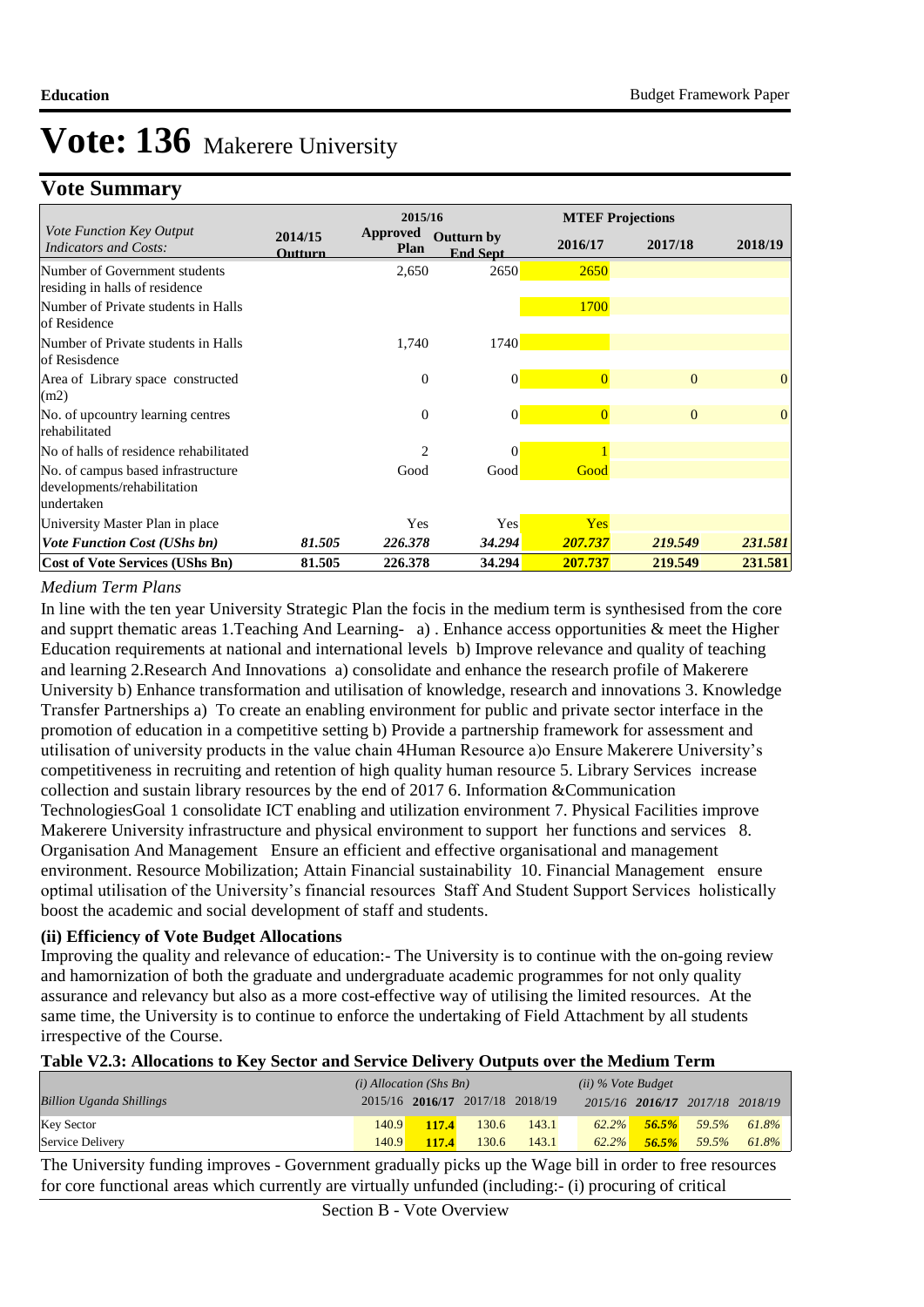## **Vote Summary**

scholastic materials including vital laboratory consumables/reagents for the science based disciplines; (ii) revamping the Research and innovations infrastructure through re- equipping in some of the science based colleges like CONAS and DOSATE in CEES; and (iii) Maintenance and Refurbishing of the physical plant including students' Halls of residence, staff houses, parts of the main campus road network and roads in the other estates of the University.

The Presidential Pledge materialises for putting up the Perimeter Wall Fence around the Main Campus for improved security (of People & Property) amidst the increasing terror threats.

Government through the MoEST&S and the governing Council agree to allow regular review of Tuition payable by the privately sponsored students who constitute over 80% of the student population to be commensurate with the rate of inflation and Unit Cost-going market rate internationally for delivery of the desired quality education.

Sustained Government commitment to fullfillment of the pledged salary enhancement over the medium term in order to assure reduced attrition and improved retention of academic staff across all disciplines in the various Schools/colleges.

(viii) Materialization of the long awaited AfDB-HEST Project funding for improvement of the dilapidated laboratory infrastructure in several of the science based disciplines.

| <b>Unit Cost</b><br><b>Description</b>                              | Actual<br>2014/15 | <b>Planned</b><br>2015/16 | <b>Actual</b><br>by Sept | <b>Proposed</b><br>2016/17 | <b>Costing Assumptions and Reasons for</b><br>any Changes and Variations from Plan                                                                                                                                         |
|---------------------------------------------------------------------|-------------------|---------------------------|--------------------------|----------------------------|----------------------------------------------------------------------------------------------------------------------------------------------------------------------------------------------------------------------------|
|                                                                     |                   |                           |                          |                            |                                                                                                                                                                                                                            |
| Vote Function:0751 Delivery of Tertiary Education                   |                   |                           |                          |                            |                                                                                                                                                                                                                            |
| <b>Government Students</b><br>Non Residents living<br>out allowance |                   | 471.392                   |                          |                            | 471.392 3950 non resident students at Ushs<br>$471,392$ per annum                                                                                                                                                          |
| Food allowance for<br>Government students<br>in halls of residence  |                   | 952,017                   |                          | 952,000                    | Review of the food policy to provide an<br>allowance instead of food previous<br>computation based on Ushs 2000 per day<br>per student new values will be Ushs 4000<br>per day per student for 119 days and 2<br>semesters |

### **Table V2.4: Key Unit Costs of Services Provided and Services Funded (Shs '000)**

#### **(iii) Vote Investment Plans**

 Urgently Needed is the formal Acquisition of Land for the College of Veterinary Medicine, Animal Resources & Biosecurity (COVAB). The University urgently requires a total of UGX9.4bn to secure the ownership of the 9.5Acreas of Land for COVAB @UGX400m with a yearly premium of 2% as ground rent. This is also a presidential pledge. Improvement of Security of the University - Construction of the long overdue Perimeter Wall around the Main Campus, for improvement of security at the main Campus is on of priority areas that needs urgent attention. The security of human beings and property at the main Campus is important for a secure and conducive learning environment. The University has experienced several insecurity incidents which were highlighted to H.E and the IGP at the launch of the Community Policing function early in 2015. The President pledged to the University community to support the erecting of a Perimeter Wall. The University plans to handle the construction in phased manner and for FY2015/16 the total cost had been estimated at UGX5bn.

#### **Table V2.5: Allocations to Capital Investment over the Medium Term**

|                                           | $(i)$ Allocation (Shs Bn) |                                 |       | $(ii)$ % Vote Budget |           |                 |           |                 |
|-------------------------------------------|---------------------------|---------------------------------|-------|----------------------|-----------|-----------------|-----------|-----------------|
| <b>Billion Uganda Shillings</b>           |                           | 2015/16 2016/17 2017/18 2018/19 |       |                      |           | 2015/16 2016/17 |           | 2017/18 2018/19 |
| Consumption Expendture (Outputs Provided) | 214.4                     | 195.3                           | 196.5 | 206.8                | $94.7\%$  | $94.0\%$        | 89.5%     | 89.3%           |
| Grants and Subsidies (Outputs Funded)     | 1.6                       | $1.6^{\circ}$                   | 1.6   | 1.6                  | $0.7\%$   | $0.8\%$         | $0.7\%$   | $0.7\%$         |
| Investment (Capital Purchases)            | 10.3                      | 10.8                            | 21.5  | 23.1                 | 4.6%      | $5.2\%$         | 9.8%      | $10.0\%$        |
| <b>Grand Total</b>                        | 226.4                     | 207.7                           | 219.5 | 231.6                | $100.0\%$ | $100.0\%$       | $100.0\%$ | $100.0\%$       |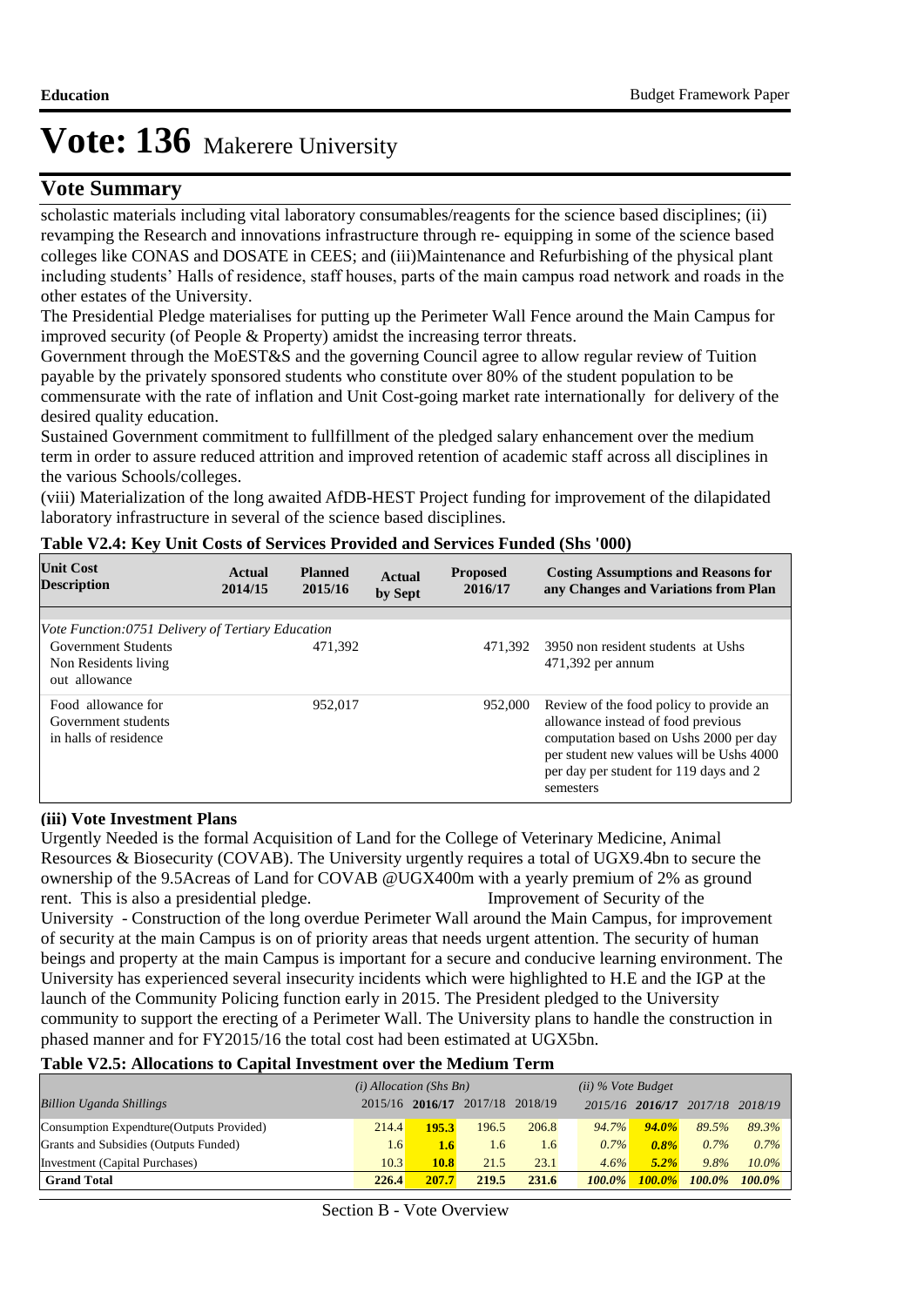## **Vote Summary**

In an effort to improve security of lives and property, this will entail the phased approach to putting up the Perimeter Wall Fence starting with the western Gate. Security will extend to installation of CCTV Cameras starting with the University Library .Improving of Student Identification

The University plans to install a facility to improve identification of registered students through controlled access to the University Library Building as the Pilot

building.

Refurbishment of Academic Buildings

There is urgent need to rehabilitate the dilapidated Academic Buildings in most of the Colleges. Some of these are lined up for refurbishment under the on-going AfDB-HEST Project as highlighted above whose implementation now in its 3rd year has been rather sluggish.

The Presidential Initiative for Science & Technology

Under the Initiative, resources will be further allocated for the equipping of Laboratories in the three Colleges (i.e. College of Agriculture & Environmental Sciences, College of Engineering, Design Art & Technology & College of Veterinary Medicine, Animal Resource & Bio-Security); research in emerging technologies in Food technology; skills enhancement under SPEDA and Research & Development in transport technologies under the Centre for Research in Transport Technologies

### **Table V2.6: Major Capital Investments**

| <b>Project, Programme</b>                                                             | 2015/16                                                                                       |                                                                                                                                                                                                                                                                                                                                                                                                   | 2016/17                                                                                       |  |
|---------------------------------------------------------------------------------------|-----------------------------------------------------------------------------------------------|---------------------------------------------------------------------------------------------------------------------------------------------------------------------------------------------------------------------------------------------------------------------------------------------------------------------------------------------------------------------------------------------------|-----------------------------------------------------------------------------------------------|--|
| <b>Vote Function Output</b><br><b>UShs Thousand</b>                                   | <b>Approved Budget, Planned</b><br><b>Outputs (Quantity and Location)</b>                     | <b>Actual Expenditure and</b><br><b>Outputs by September</b><br>(Quantity and Location)                                                                                                                                                                                                                                                                                                           | <b>Proposed Budget, Planned</b><br><b>Outputs (Quantity and Location)</b>                     |  |
|                                                                                       | Project 1250 Support to Innovation - EV Car Project                                           |                                                                                                                                                                                                                                                                                                                                                                                                   |                                                                                               |  |
| 075180 Construction and<br>rehabilitation of<br>learning facilities<br>(Universities) | KMC Master Plan &<br><b>Administration Block Design</b><br>Consultancy                        | The lease agreement for Plot<br>701, Butembe Block 2,<br>Kagogwa Village, Mawaito<br>Parish, Kakira Town Council<br>was signed and sealed on behalf<br>of Uganda Uganda Investment<br>Authority by the Executive<br>Director and CEO on the Part of<br>Kiira Motors. Processing of the<br>Land title is ongoing.<br><b>KMC Site Service Plan</b><br><b>Started Site Geo-Technical</b><br>Analysis | KMC Master Plan &<br><b>Administration Block Design</b><br>Consultancy                        |  |
| <b>Total</b>                                                                          | 2,004,098                                                                                     | 419,106                                                                                                                                                                                                                                                                                                                                                                                           | 2,004,097                                                                                     |  |
| <b>GoU</b> Development                                                                | 2,004,098                                                                                     | 419,106                                                                                                                                                                                                                                                                                                                                                                                           | 2,004,097                                                                                     |  |
| <b>External Financing</b>                                                             | 0                                                                                             | 0                                                                                                                                                                                                                                                                                                                                                                                                 | $\theta$                                                                                      |  |
| <b>Project 1272 Support to Makerere University</b>                                    |                                                                                               |                                                                                                                                                                                                                                                                                                                                                                                                   |                                                                                               |  |
| 075180 Construction and<br>rehabilitation of<br>learning facilities<br>(Universities) | Renovation of teaching space<br>including conversion of dining<br>halls and external Campuses | N/A                                                                                                                                                                                                                                                                                                                                                                                               | Renovation of teaching space<br>including conversion of dining<br>halls and external Campuses |  |
| Total                                                                                 | 800,000                                                                                       | $\theta$                                                                                                                                                                                                                                                                                                                                                                                          | 800,000                                                                                       |  |
| <b>GoU</b> Development                                                                | 0                                                                                             | 0                                                                                                                                                                                                                                                                                                                                                                                                 | 0                                                                                             |  |
| <b>External Financing</b>                                                             | 0                                                                                             | 0                                                                                                                                                                                                                                                                                                                                                                                                 | $\theta$                                                                                      |  |
| <b>NTR</b>                                                                            | 800,000                                                                                       | 0                                                                                                                                                                                                                                                                                                                                                                                                 | 800,000                                                                                       |  |
| 075184 Campus based<br>construction and<br>rehabilitation<br>(walkways,               | Contruction of perimeter wall<br>and street lighting                                          | No funds allocated in this<br>quarter                                                                                                                                                                                                                                                                                                                                                             | Contruction of perimeter wall<br>and street lighting                                          |  |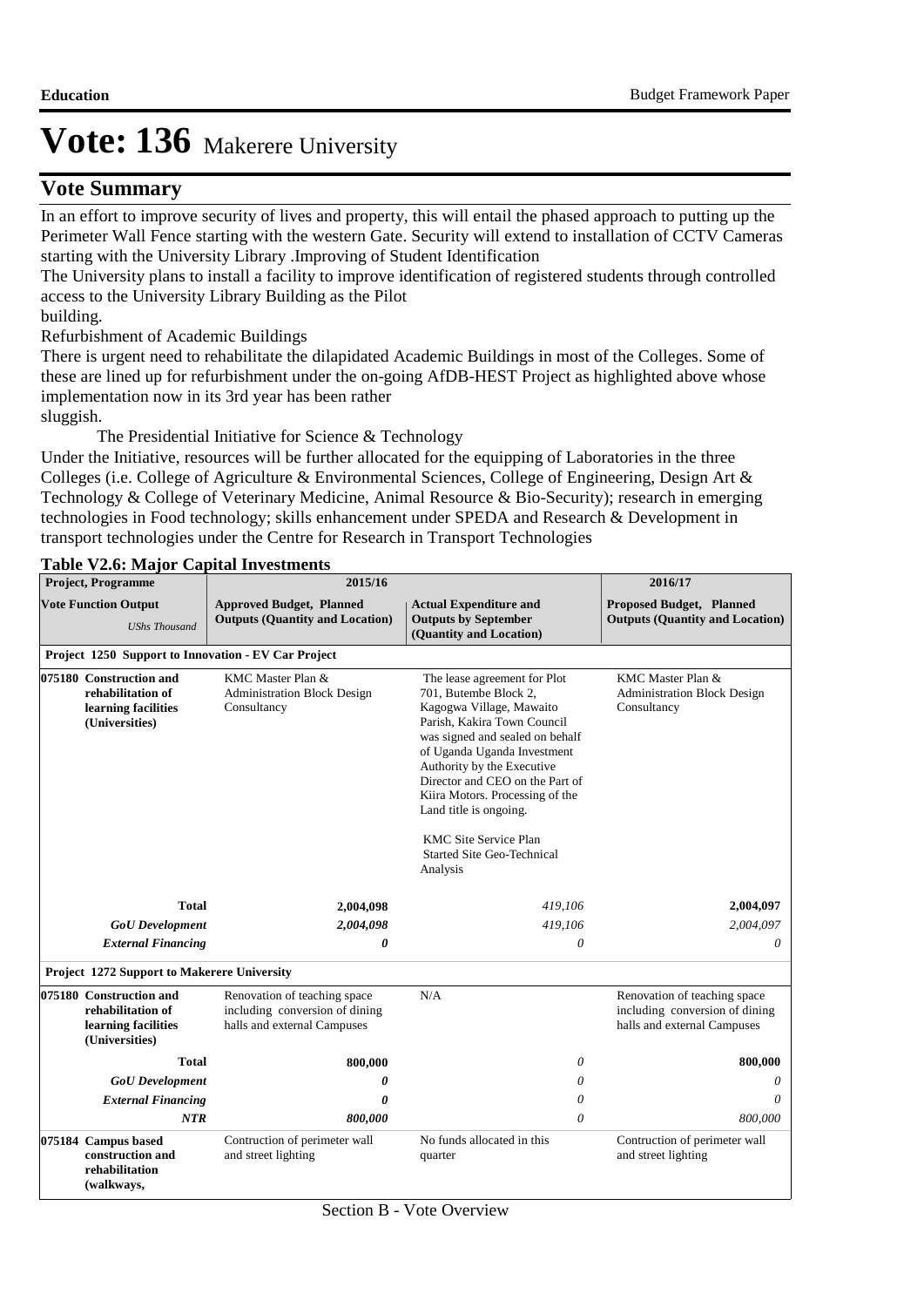|                                                     | <b>Vote Summary</b>                                                                   |                                                                                                                                                                                                                                                                 |                                                                                                                                                                                      |                                                                                                                                                             |  |
|-----------------------------------------------------|---------------------------------------------------------------------------------------|-----------------------------------------------------------------------------------------------------------------------------------------------------------------------------------------------------------------------------------------------------------------|--------------------------------------------------------------------------------------------------------------------------------------------------------------------------------------|-------------------------------------------------------------------------------------------------------------------------------------------------------------|--|
|                                                     | Project, Programme                                                                    | 2015/16                                                                                                                                                                                                                                                         |                                                                                                                                                                                      | 2016/17                                                                                                                                                     |  |
| <b>Vote Function Output</b><br><b>UShs Thousand</b> |                                                                                       | <b>Approved Budget, Planned</b><br><b>Outputs (Quantity and Location)</b>                                                                                                                                                                                       | <b>Actual Expenditure and</b><br><b>Outputs by September</b><br>(Quantity and Location)                                                                                              | <b>Proposed Budget, Planned</b><br><b>Outputs (Quantity and Location)</b>                                                                                   |  |
|                                                     | plumbing, other)                                                                      |                                                                                                                                                                                                                                                                 |                                                                                                                                                                                      |                                                                                                                                                             |  |
|                                                     | <b>Total</b>                                                                          | 600,000                                                                                                                                                                                                                                                         | $\theta$                                                                                                                                                                             | 563,758                                                                                                                                                     |  |
|                                                     | <b>GoU</b> Development                                                                | 0                                                                                                                                                                                                                                                               | $\theta$                                                                                                                                                                             | $\theta$                                                                                                                                                    |  |
|                                                     | <b>External Financing</b>                                                             | 0                                                                                                                                                                                                                                                               | $\theta$                                                                                                                                                                             | $\theta$                                                                                                                                                    |  |
|                                                     | <b>NTR</b>                                                                            | 600,000                                                                                                                                                                                                                                                         | $\theta$                                                                                                                                                                             | 563,758                                                                                                                                                     |  |
|                                                     | <b>Project 1341 Food Technology Incubations II</b>                                    |                                                                                                                                                                                                                                                                 |                                                                                                                                                                                      |                                                                                                                                                             |  |
|                                                     | 075177 Purchase of<br><b>Specialised</b><br>Machinery &<br>Equipment                  | Postharvest and value added<br>processing capacity expanded<br>and efficiency enhanced, New<br>Cold rooms, Texture Analyser<br>and Colloidal Mill/Mixer                                                                                                         | N/A                                                                                                                                                                                  | Packaging, analytical and value<br>addition capacity enhanced - 1<br>flour packaging, 1 processing<br>line & 1 protein analysis<br>equipment, 1 service van |  |
|                                                     | <b>Total</b>                                                                          | 1,325,000                                                                                                                                                                                                                                                       | 0                                                                                                                                                                                    | 1,100,000                                                                                                                                                   |  |
|                                                     | <b>GoU</b> Development                                                                | 1,325,000                                                                                                                                                                                                                                                       | 0                                                                                                                                                                                    | 1,100,000                                                                                                                                                   |  |
|                                                     | <b>External Financing</b>                                                             | 0                                                                                                                                                                                                                                                               | $\theta$                                                                                                                                                                             | 0                                                                                                                                                           |  |
|                                                     | 075180 Construction and<br>rehabilitation of<br>learning facilities<br>(Universities) | Architectural and structural<br>Designs of phase 2 (1200 sqm,<br>2 processing units and shared<br>designs (master plan) and phase<br>1 of 2 processing units<br>training space) finalised,<br>measuring 1,200m2<br>Prepration of Bidding<br>Documents commenced |                                                                                                                                                                                      | Completion phase 1 of 2<br>processing units measuring<br>1,200m2                                                                                            |  |
|                                                     | <b>Total</b>                                                                          | 2,000,000                                                                                                                                                                                                                                                       | 345,422                                                                                                                                                                              | 2,000,000                                                                                                                                                   |  |
|                                                     | <b>GoU</b> Development                                                                | 2,000,000                                                                                                                                                                                                                                                       | 345,422                                                                                                                                                                              | 2,000,000                                                                                                                                                   |  |
|                                                     | <b>External Financing</b>                                                             | 0                                                                                                                                                                                                                                                               | $\theta$                                                                                                                                                                             | 0                                                                                                                                                           |  |
|                                                     | Project 1342 Technology Innovations II                                                |                                                                                                                                                                                                                                                                 |                                                                                                                                                                                      |                                                                                                                                                             |  |
|                                                     | 075176 Purchase of Office<br>and ICT Equipment,<br>including Software                 | Purchase of Office and ICT<br>Equipment, including Software                                                                                                                                                                                                     | Procurement process is still<br>ongoing                                                                                                                                              | Purchase of Office and ICT<br>Equipment, including Software                                                                                                 |  |
|                                                     | Total                                                                                 | 200,000                                                                                                                                                                                                                                                         | 50,000                                                                                                                                                                               | 810,000                                                                                                                                                     |  |
|                                                     | <b>GoU</b> Development                                                                | 200,000                                                                                                                                                                                                                                                         | 50,000                                                                                                                                                                               | 810,000                                                                                                                                                     |  |
|                                                     | <b>External Financing</b>                                                             | 0                                                                                                                                                                                                                                                               | $\theta$                                                                                                                                                                             | $\theta$                                                                                                                                                    |  |
|                                                     | 075177 Purchase of<br><b>Specialised</b><br>Machinery &<br>Equipment                  | Architecture<br>Civil and Enviromental<br>Engineering<br><b>Electrical and Computer</b><br>Engineering<br>Mechanical Engineering<br>Surveying<br><b>MTSIFA</b>                                                                                                  | The college this semester<br>equipped the Power systems lab<br>(Dept of Electrical and<br>Computer engineering) and the<br>Soil Mechanics lab under the<br>Dept of Civil Engineering | Rehabilitation and<br>Modernization of Laboratories,<br>and Lecture Facilities                                                                              |  |
|                                                     | <b>Total</b>                                                                          | 2,010,812                                                                                                                                                                                                                                                       | 824,850                                                                                                                                                                              | 1,862,000                                                                                                                                                   |  |
|                                                     | <b>GoU</b> Development                                                                | 2,010,812                                                                                                                                                                                                                                                       | 824,850                                                                                                                                                                              | 1,862,000                                                                                                                                                   |  |
|                                                     | <b>External Financing</b>                                                             | 0                                                                                                                                                                                                                                                               | 0                                                                                                                                                                                    | 0                                                                                                                                                           |  |

### **(iv) Vote Actions to improve Priority Sector Outomes**

Functional laboratory and research infrastructure, Promote participation

of the private and public sectors in curriculum reviews Attraction

and retention of teaching staff through adequate remuneration and staff development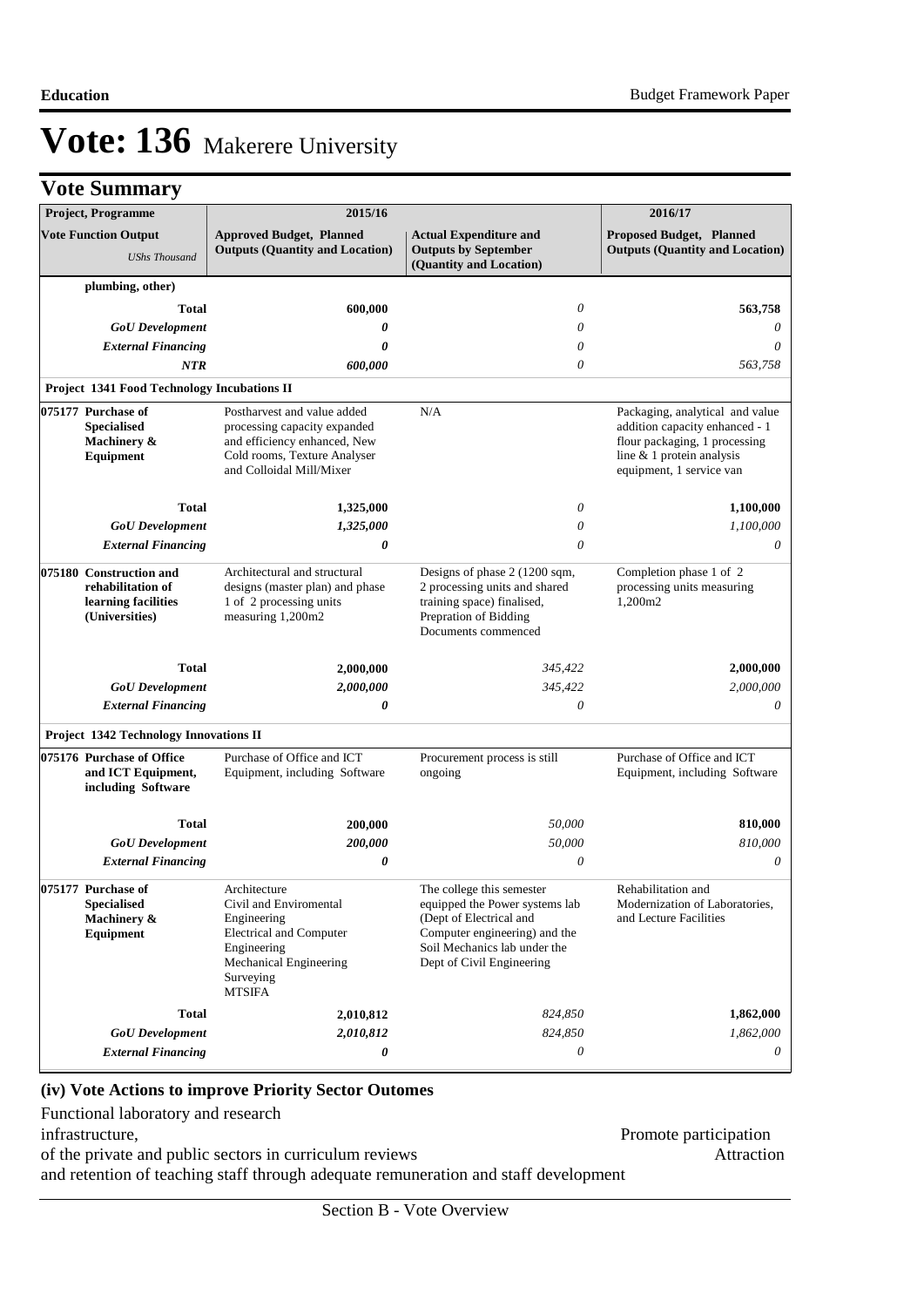## **Vote Summary**

plans. Review the governance and administrative processes and establish administrative support system and infrastructure Nurturing the next generation of academics capacity building through award of competitive research grants Focus in Agricultural, health and social research.

Improving the Learning Environment - One of the key focus areas for FY2015/16 is to improve the learning environment. To be continued is the on-going beautification which will cater for the greening of the campus un built up spaces and establishing walk-ways.

Improving the academic staffing capacity - The University is set to beef up the staffing level in the two Colleges (i.e. COBAMS & COCIS) from the current SSR of 1:59 to at most 1:45. This will require requiting an additional total of 62 new staff. The projected financial implication of these is UGX9.4bn at the enhanced rates.

Pedagogical training for Staff - The University Strategic Plan highlights the need for learner centred pedagogy. There has been a recurrent allocation to this activity since 2012/13 budget, however implementation has not been realised. We propose that coordination of this activity moves from the Office of the DVC AA to the Human Resource Office in liaison with the Quality Assurance Directorate. Allocation to the activity for the year is UGX 500m. A subsidiary strategy detailed the phases of training and benefiting Colleges will have to be developed by the two units.

Further outlined in the strategic paln is Student Evaluation of Staff. A pilot was implemented in the CHS and CEDAT. This needs to be rolled out as part of learner centred strategy and improving the quality of teaching. The Qaulity Assurance Directorate will give subsidiary strategy for the implementation of this activity.

Development of distance learning study Materials - The University has a total of 6,000 distance learning students. The University plans to enhance the distance learning mode for the various academic programmes to cope with the growing need to access University education through the e-learning mode. The University has allocated resources for the development of e- learning study materials. For purposes of synergy, with support from NORAD/NORHED and part of AFDB-HEST Project –ICT component, the University has allocated resources to support the commencement of e-content development and other e- learning study materials.

The existing e-learning platform requires customization for integration with other systems in the University, The budget (US\$983,000) for the ICT component for Makerere University provides for:- i) the redevelopment of the existing Moodle based Learning Management System (LMS) so as to fully integrate it well with other University systems; and ii) development of an action plan/strategy for implementing our recently approved Open, Distance and eLearning policy. This implies that the PCU/MoEST&S will have to procure a consultant for the redevelopment of our Learning Management System. That said, the existing infrastructure is able to support the kick starting of e-content development.

Strengthening the Capacity Branch Campuses - The University has two (2) Branch Campuses in Jinja and Fortportal. It also has five learning centres in Arua, Lira, etc.) Resources have been allocated in improving the learning environment in these centres. This will cover Books, Computers and Furniture.

### Organisation and Management - Resource Mobilization Strategy

The University instituted structures to facilitate resource mobilization. These include Mak Holding charged with managing the existing and developing potential commercial entities. The initial focus of MakHoldings Ltd. Will be i) development of Kololo Land into a commercial facility with a Hotel, apartments and conference facilities. Ii) re-development of the current Guest House.

The Mak Endowment Fund charged with the mobilization of resources from friends, Alumni and short-term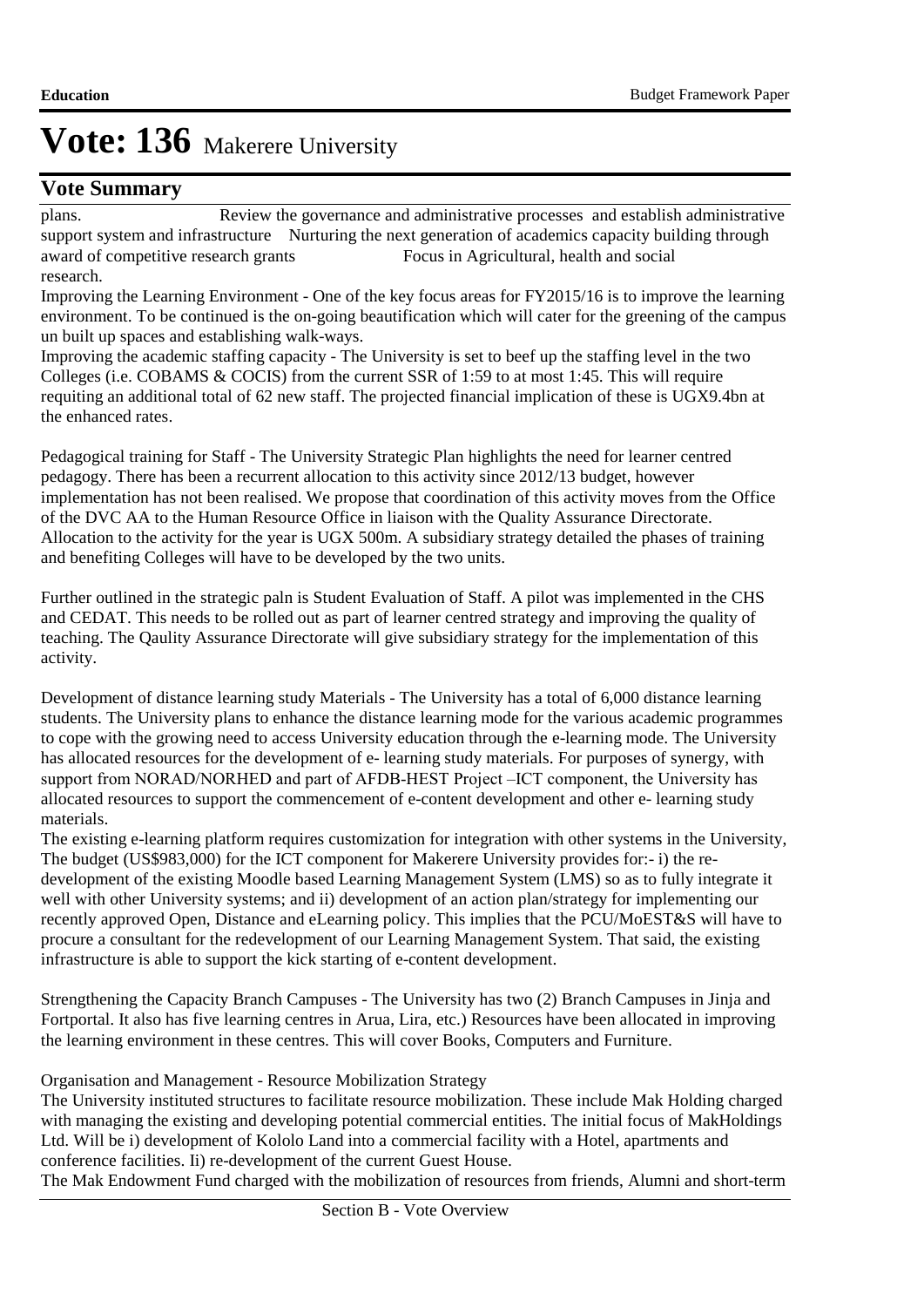### **Vote Summary**

and medium to long term Financial Investments. The Mak Endowment Fund is to focus on the Students' Centre. Resources have been allocate to kick start the activities of the two Boards.

| <b>Table V2.7: Priority Vote Actions to Improve Sector Performance</b>                                                                         |                                                                                                                                                                           |                                                                                                                                                 |                                                                                                                                                                          |  |  |  |
|------------------------------------------------------------------------------------------------------------------------------------------------|---------------------------------------------------------------------------------------------------------------------------------------------------------------------------|-------------------------------------------------------------------------------------------------------------------------------------------------|--------------------------------------------------------------------------------------------------------------------------------------------------------------------------|--|--|--|
| 2015/16 Planned Actions:                                                                                                                       | 2015/16 Actions by Sept:                                                                                                                                                  | 2016/17 Planned Actions:                                                                                                                        | <b>MT Strategy:</b>                                                                                                                                                      |  |  |  |
| <b>Sector Outcome 0:</b>                                                                                                                       |                                                                                                                                                                           |                                                                                                                                                 |                                                                                                                                                                          |  |  |  |
| Vote Function: 07 51 Delivery of Tertiary Education                                                                                            |                                                                                                                                                                           |                                                                                                                                                 |                                                                                                                                                                          |  |  |  |
| VF Performance Issue:                                                                                                                          | Part of Main Campus land lease expiring- the Plots 46 & 47 house the College of Veterinary Medicien<br>and Bio Security                                                   |                                                                                                                                                 |                                                                                                                                                                          |  |  |  |
| Communication with the<br>Church of Uganda to come to<br>an amicable position with<br>respect to payment details.<br>Petition ot President and | Continuous communictaion<br>with Governmnet to handle<br>the land matter. Informal<br>communication staying the<br>transfer and development of                            | <b>Financial requirement</b><br>included in the funding<br>pririties submitted to the<br><b>Ministry of Eductaion Science</b><br>and Technology | Governmnet should procure<br>the land to ensure occupancy<br>of this key discipline relevant<br>to the agricultural production<br>sector                                 |  |  |  |
| Ministry of Finance for this<br>item to be included in the<br><b>University Budget</b>                                                         | site.                                                                                                                                                                     |                                                                                                                                                 |                                                                                                                                                                          |  |  |  |
| VF Performance Issue:                                                                                                                          | Security of human resource and the university plant. The need to establish physical (Fence) and Cyber<br>security in terms of software                                    |                                                                                                                                                 |                                                                                                                                                                          |  |  |  |
|                                                                                                                                                |                                                                                                                                                                           | Wall fence is one of the                                                                                                                        |                                                                                                                                                                          |  |  |  |
|                                                                                                                                                |                                                                                                                                                                           | priorities submitted to<br><b>MoESST</b> for discussion                                                                                         |                                                                                                                                                                          |  |  |  |
|                                                                                                                                                | Sector Outcome 2: Improved equitable access to education                                                                                                                  |                                                                                                                                                 |                                                                                                                                                                          |  |  |  |
| Vote Function: 07 51 Delivery of Tertiary Education                                                                                            |                                                                                                                                                                           |                                                                                                                                                 |                                                                                                                                                                          |  |  |  |
| VF Performance Issue:                                                                                                                          | Inadequate provisions for research and research infrastructure in terms of laboratory equipment                                                                           |                                                                                                                                                 |                                                                                                                                                                          |  |  |  |
| Equip laboartories under the<br>ADB V Support to Higher<br><b>Education Science and</b><br>Technology                                          | Research grants proposals<br>written by staff to back stop<br>the short falls in equipment in<br>laboratories- AfDB project<br>still in initial stages of<br>procurements | <b>Alloctation under the</b><br><b>Presidential Initiative for</b><br><b>Science and Technology</b>                                             | Adopt a more flexible<br>approach to continuous review<br>of tuition based on unit cost.<br><b>Reseacrh Audit to dtermine</b><br>research infratsructure<br>requirements |  |  |  |

## *V3 Proposed Budget Allocations for 2016/17 and the Medium Term*

*This section sets out the proposed vote budget allocations for 2016/17 and the medium term, including major areas of expenditures and any notable changes in allocations.* 

### **Table V3.1: Past Outturns and Medium Term Projections by Vote Function\***

|                                     |                           | 2015/16                |                             | <b>MTEF Budget Projections</b> |         |         |
|-------------------------------------|---------------------------|------------------------|-----------------------------|--------------------------------|---------|---------|
|                                     | 2014/15<br><b>Outturn</b> | Appr.<br><b>Budget</b> | Spent by<br><b>End Sept</b> | 2016/17                        | 2017/18 | 2018/19 |
| Vote: 136 Makerere University       |                           |                        |                             |                                |         |         |
| 0751 Delivery of Tertiary Education | 81.505                    | 226.378                | 34.294                      | 207.737                        | 219.549 | 231.581 |
| <b>Total for Vote:</b>              | 81.505                    | 226.378                | 34.294                      | 207.737                        | 219.549 | 231.581 |

#### **(i) The Total Budget over the Medium Term**

Projected is a short-fall in tuition revenue due to the declining number of private ot fee paying students.

### **(ii) The major expenditure allocations in the Vote for 2016/17**

Staff or employee costs constitute 70% of the total University budget. This includes phased salary enhancement for academic and administrative staff, students' Food and accomodation allowances, maintenance of the physical plant including utilities and genral administrative expenses, academic costs (including teaching materials, ICT Bandwidth, Library materials under the recurrent. Additional allocation has gone to implementing the University Strategic Plan such as the pedagogical training for staff,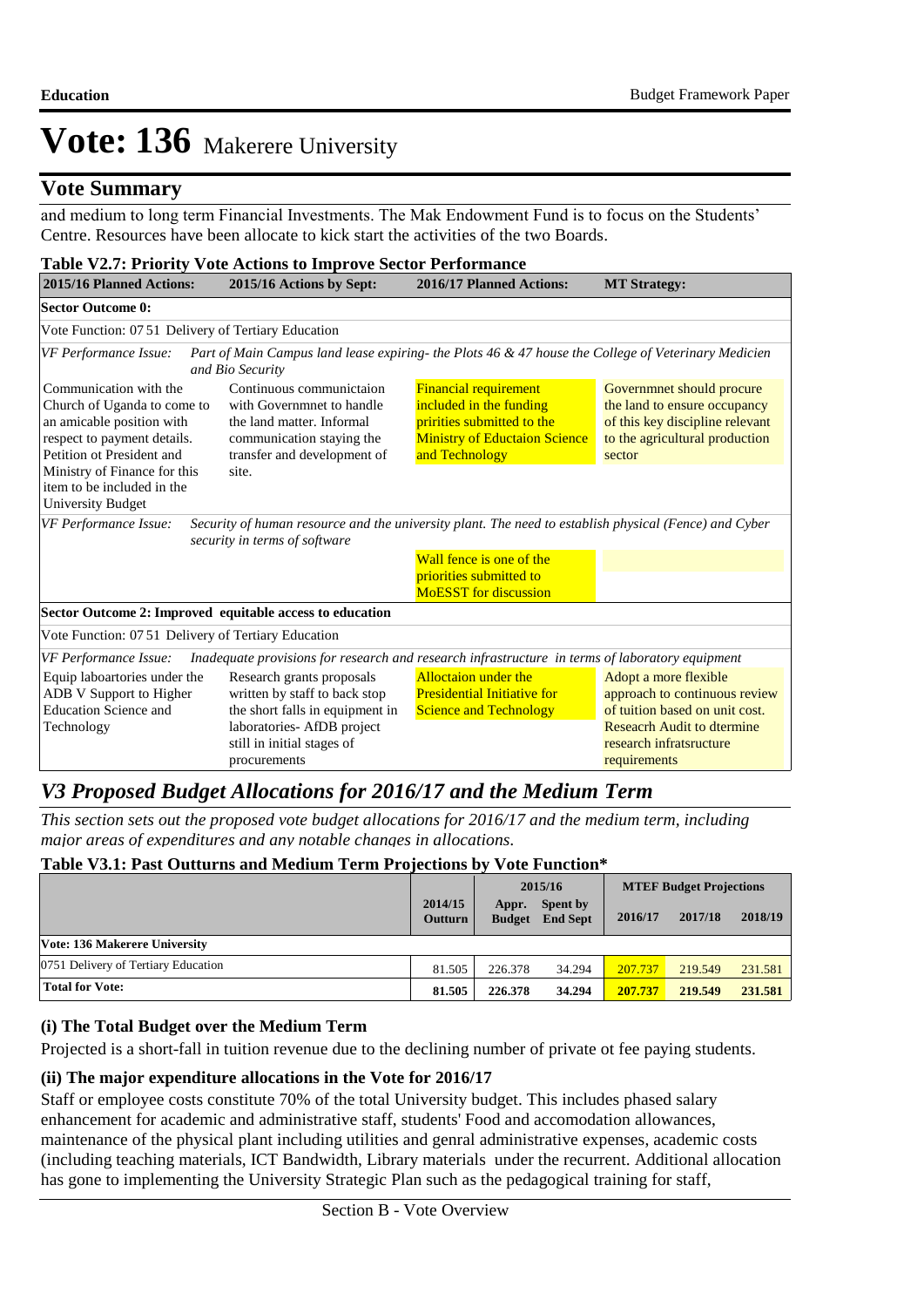## **Vote Summary**

developing e-learning materials, resourcing branch campuses and diversification of the resource base. Development costs are captured under the Presidential Initiative for S&T in the three colleges namely CEDAT, CAES and COVAB as well as CRTT. The focus for these are:- Research and Innovations, Knowledge Transfer Partnerships, Construction learning facilities Science and Tech innovations (Admin), Science and Tech innovations training and capacity development Equip lecture rooms and laboratories with modern instruction facilities. For Capital development focus will be on Improving learning enviroment Converted Dining Halls Security- 2km of Perimeter Fence Renovation of CHUSS- Former Faculty of Arts Lecture Improving learning enviroment Jinja Campus

Services - Kabanyolo MUARIK

 Renovation of Halls of Residence (painting)

 Land Survey, Roads, Renovation of Parkings( JICA, Statistics, Psychology, CCE & CEES, Nkrumah, Nsibirwa Mitchell and UH)

### **(iii) The major planned changes in resource allocations within the Vote for 2016/17**

Under teaching and learning, the number of private supported students has declined compared to the previous year. Allocations are made to fit within the available resources. For research, consultancy and publications outputs remain the same the value was extracted from the Kiira EV which is moving towards establishing infrastructure for production

#### **Table V3.2: Key Changes in Vote Resource Allocation**

| Changes in Budget Allocations and Outputs from 2015/16 Planned Levels:<br>2016/17 |                                                | 2017/18 |                            | 2018/19  | <b>Justification for proposed Changes in</b><br><b>Expenditure and Outputs</b> |  |
|-----------------------------------------------------------------------------------|------------------------------------------------|---------|----------------------------|----------|--------------------------------------------------------------------------------|--|
| Vote Function: 0701 Delivery of Tertiary Education                                |                                                |         |                            |          |                                                                                |  |
| Output:                                                                           | 0751 01 Teaching and Training                  |         |                            |          |                                                                                |  |
| <b>UShs Bn:</b>                                                                   | $-31.928$ UShs Bn:                             |         | $-19.150$ UShs Bn.         |          | -7.372 The number of private supported                                         |  |
| The number of private                                                             | The number of private                          |         | The number of private      |          | students has declined compared to the                                          |  |
| supported students has                                                            | supported students has                         |         | supported students has     |          | previous year. Allocations are made to                                         |  |
| declined compared to the                                                          | declined compared to the                       |         | declined compared to the   |          | fit within the available resources                                             |  |
| previous year. Allocations                                                        | previous year. Allocations                     |         | previous year. Allocations |          |                                                                                |  |
| are made to fit within the                                                        | are made to fit within the                     |         | are made to fit within the |          |                                                                                |  |
| available resources                                                               | available resources                            |         | available resources        |          |                                                                                |  |
| Output:                                                                           | 0751 02 Research, Consultancy and Publications |         |                            |          |                                                                                |  |
| <b>UShs Bn:</b>                                                                   | $14.077$ UShs Bn:                              |         | $0.292$ UShs Bn:           |          | 0.112 Continued enhancement of research for                                    |  |
| Outputs remain the same the Outputs remain the same the                           |                                                |         |                            |          | the Kiira EV                                                                   |  |
| value was extracted from                                                          | value was extracted from                       |         |                            |          |                                                                                |  |
| the Kiira EV which is                                                             | the Kiira EV which is                          |         |                            |          |                                                                                |  |
| moving towards                                                                    | moving towards                                 |         |                            |          |                                                                                |  |
| establihsing infrastructure                                                       | establihsing infrastructure                    |         |                            |          |                                                                                |  |
| for production                                                                    | for production                                 |         |                            |          |                                                                                |  |
| 0751 03 Outreach<br>Output:                                                       |                                                |         |                            |          |                                                                                |  |
| <b>UShs Bn:</b>                                                                   | 8.658 UShs Bn:                                 |         | $0.279$ UShs Bn:           |          | -0.345 There is need to fit within the reduced                                 |  |
| This is part of                                                                   | This is part of                                |         |                            |          | Non Tax Revenue thus this activity is                                          |  |
| rationalisation to fit within                                                     | rationalisation to fit within                  |         |                            |          | expected to experience a budget cut.                                           |  |
| the reduced resource                                                              | the reduced resource                           |         |                            |          |                                                                                |  |
| envelope from NTR                                                                 | envelope from NTR                              |         |                            |          |                                                                                |  |
| Output:<br>0751 04 Students' Welfare                                              |                                                |         |                            |          |                                                                                |  |
| <b>UShs Bn:</b>                                                                   | $-0.314$ UShs Bn:                              |         | $0.596$ UShs Bn:           | $-0.142$ |                                                                                |  |
|                                                                                   |                                                |         |                            |          |                                                                                |  |
| Output:                                                                           | 0751 05 Administration and Support Services    |         |                            |          |                                                                                |  |
| <b>UShs Bn:</b>                                                                   | $-9.650$ UShs Bn:                              |         | $-0.012$ UShs Bn:          |          | 0.149 There is a reduced resource envelope                                     |  |
| <b>There is a reduced resource</b> There is a reduced resource                    |                                                |         |                            |          | from NTR and rationalisation of                                                |  |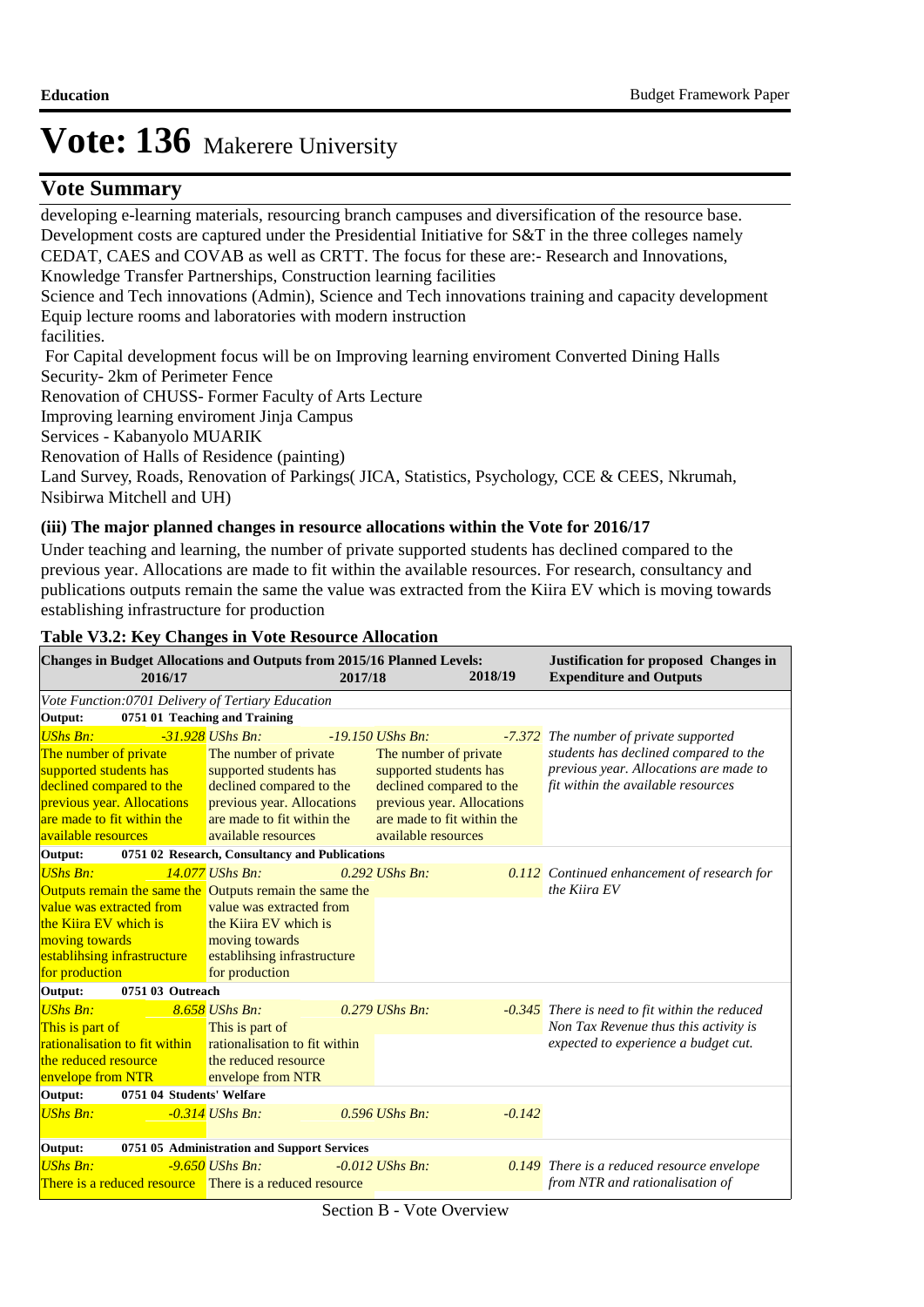### **Vote Summary**

| <b>Changes in Budget Allocations and Outputs from 2015/16 Planned Levels:</b><br>2016/17<br>2017/18 |                            | 2018/19 | <b>Justification for proposed Changes in</b><br><b>Expenditure and Outputs</b> |
|-----------------------------------------------------------------------------------------------------|----------------------------|---------|--------------------------------------------------------------------------------|
| envelope from NTR and                                                                               | envelope from NTR and      |         | expenditures - Reduction in key areas of                                       |
| <b>rationalisation of</b>                                                                           | rationalisation of         |         | <i>operation for the University</i>                                            |
| expenditures-Reduction in                                                                           | expenditures-Reduction in  |         |                                                                                |
| key areas of operation for                                                                          | key areas of operation for |         |                                                                                |
| the University                                                                                      | the University             |         |                                                                                |

## *V4: Vote Challenges for 2016/17 and the Medium Term*

*This section sets out the major challenges the vote faces in 2016/17 and the medium term which the vote has been unable to address in its spending plans.*

 Challenges

The University continues to operate in a resource constrained environment with several key or core functional areas remaining virtually unfunded. These among others mainly include:-

(i) Teaching and learning related costs such as the delayed payments to part-time lecturers and absence of critical scholastic materials including vital laboratory consumables/reagents for the science based disciplines.

(ii) Research and innovations related costs and dilapidated research infrastructure or equipment in some of the science based colleges like CONAS and DOSATE in CEES.

(iii) Maintenance and Refurbishing of the physical plant including students' Halls of residence, staff houses, parts of the main campus road network and roads in the other estates of the University.

(iv) The Perimeter Wall Fence for the Main Campus security (People & Property) amidst terror threats. (v) Tuition payable by the privately sponsored students who constitute over  $80\%$  of the student population which is not commensurate with the Unit Cost

(vi) The long standing (over 10-years) inadequate GoU provision for Non-wage with no correspondence to the ever increasing rate of inflation.

(vii) The high attrition/or poor retention of academic staff over the past few years which has drained a number of academic disciplines in the various Schools/colleges.

(viii) The Dilapidated laboratory infrastructure in several of the science based disciplines. For purposes of consolidating the impact of the on-going AfDB-HEST project support, the University prioritized one Laboratory per College. This meant that all the other Laboratories in the Schools/Colleges remained in dire need of renovation and refurbishment.

### **Table V4.1: Additional Output Funding Requests**

| <b>Additional Requirements for Funding and</b><br><b>Outputs in 2016/17:</b>                                                                                                                                                                                                                                                                                                                             | <b>Justification of Requirement for</b><br><b>Additional Outputs and Funding</b>                                                                                                                |  |  |
|----------------------------------------------------------------------------------------------------------------------------------------------------------------------------------------------------------------------------------------------------------------------------------------------------------------------------------------------------------------------------------------------------------|-------------------------------------------------------------------------------------------------------------------------------------------------------------------------------------------------|--|--|
| Vote Function:0701 Delivery of Tertiary Education                                                                                                                                                                                                                                                                                                                                                        |                                                                                                                                                                                                 |  |  |
| 0751 01 Teaching and Training<br>Output:                                                                                                                                                                                                                                                                                                                                                                 |                                                                                                                                                                                                 |  |  |
| <b>UShs Bn:</b><br>Review of the staff remuneration from the FY2014/15 levels<br>of UGX 4m for the Professor to at Least UGX 15m p.m as<br>per the Presidential Pledge. Increase the Number of teaching<br>staff to at least 50% of the establishment. Subsidy to 1st, 2nd<br>and 3rd year privately supported student of 10 % of tuition<br>and alignment of East African students fees to Ugandan Fees | Improving the quality of academic provision, and human resource<br>development - this would improve the stock of human capital.<br>Provide a living wage which will reverse the attrition rate. |  |  |
| 0751 02 Research, Consultancy and Publications<br>Output:                                                                                                                                                                                                                                                                                                                                                |                                                                                                                                                                                                 |  |  |
| UShs Bn:                                                                                                                                                                                                                                                                                                                                                                                                 |                                                                                                                                                                                                 |  |  |
| Output:<br>0751 71 Acquisition of Land by Government                                                                                                                                                                                                                                                                                                                                                     |                                                                                                                                                                                                 |  |  |
| <b>UShs Bn:</b>                                                                                                                                                                                                                                                                                                                                                                                          | improving the quality of academic provision, and human resource<br>development - this would improve the stock of human<br>Expand the provision of<br>capital.                                   |  |  |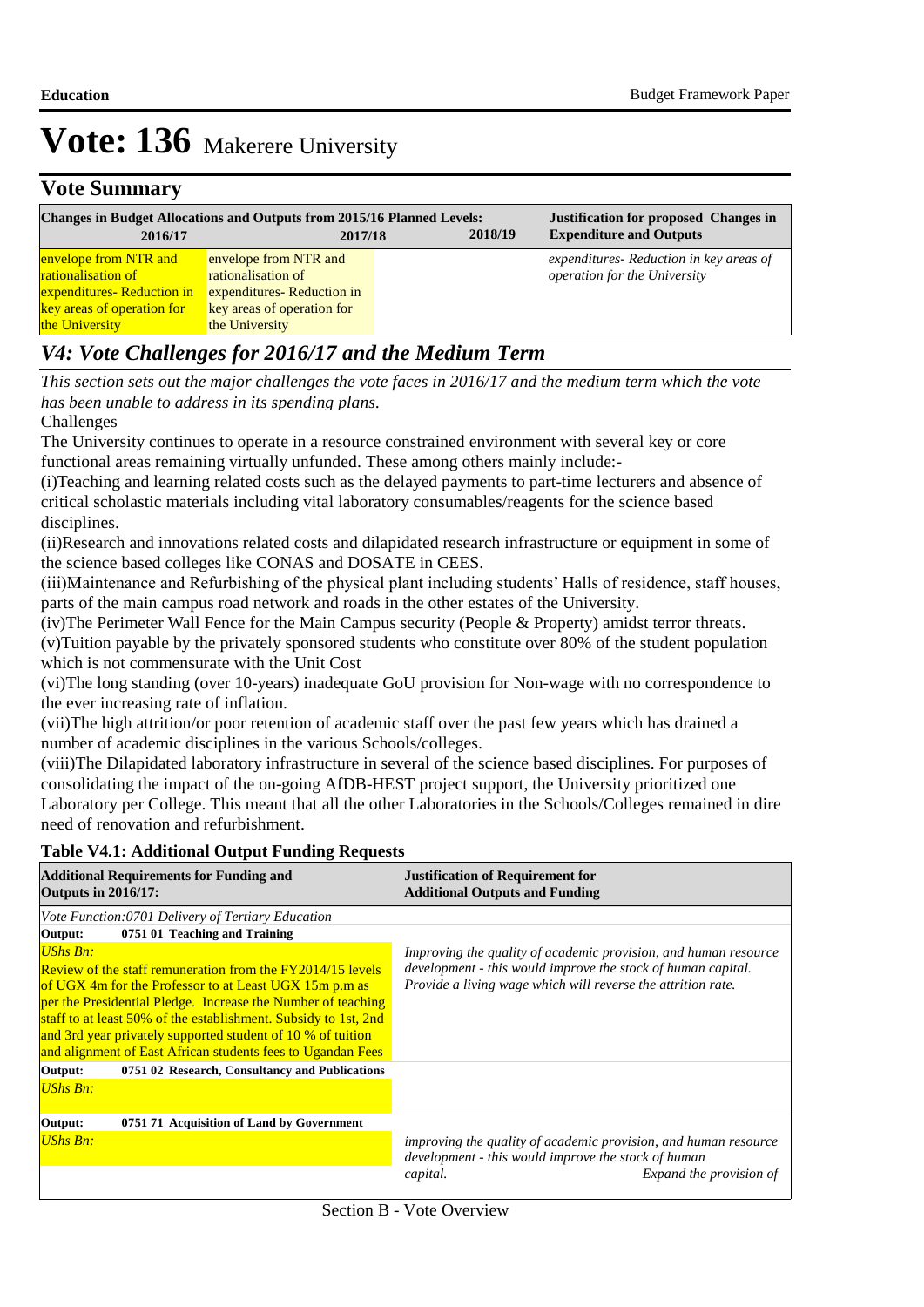## **Vote Summary**

| <b>Additional Requirements for Funding and</b><br><b>Outputs in 2016/17:</b> |  | <b>Justification of Requirement for</b><br><b>Additional Outputs and Funding</b>                                               |  |  |
|------------------------------------------------------------------------------|--|--------------------------------------------------------------------------------------------------------------------------------|--|--|
|                                                                              |  | university eductaion to absorb the fisrt UPE and USE students<br>that are ready for University entry.                          |  |  |
| 0751 77 Purchase of Specialised Machinery & Equipment<br>Output:             |  |                                                                                                                                |  |  |
| UShs Bn:                                                                     |  | Improve reseach output from the universities to promote science,<br>technology, innovation and ICT to enhance competitiveness- |  |  |

*This section discusses how the vote's plans will address and respond to the cross-cutting policy, issues of gender and equity; HIV/AIDS; and the Environment, and other budgetary issues such as Arrears and NTR..* 

#### **(i) Cross-cutting Policy Issues**

*(i) Gender and Equity*

Objective: sensitization of staff and students on Gender Policies such as the Anti-Sexual Harassment Policy. *Issue of Concern :*

*Proposed Intervensions* 

*Budget Allocations*  UGX billion

*Performance Indicators*

**Objective:** Knowledge transfer partnership in gender awareness activities spearheaded by the SWGS *Issue of Concern :*

*Proposed Intervensions* 

*Budget Allocations*  UGX billion

*Performance Indicators*

#### **Objective:** Teaching and training through the School of Women and Gender Studies.

*Issue of Concern :*

*Proposed Intervensions* 

*Budget Allocations*  UGX billion

*Performance Indicators*

#### *(ii) HIV/AIDS*

**Objective:** Knowledge transfer Partnerships- healthcare and prevention sensitisation services for communities about HIV/AIDS including porgrammes for SMC.

*Issue of Concern :*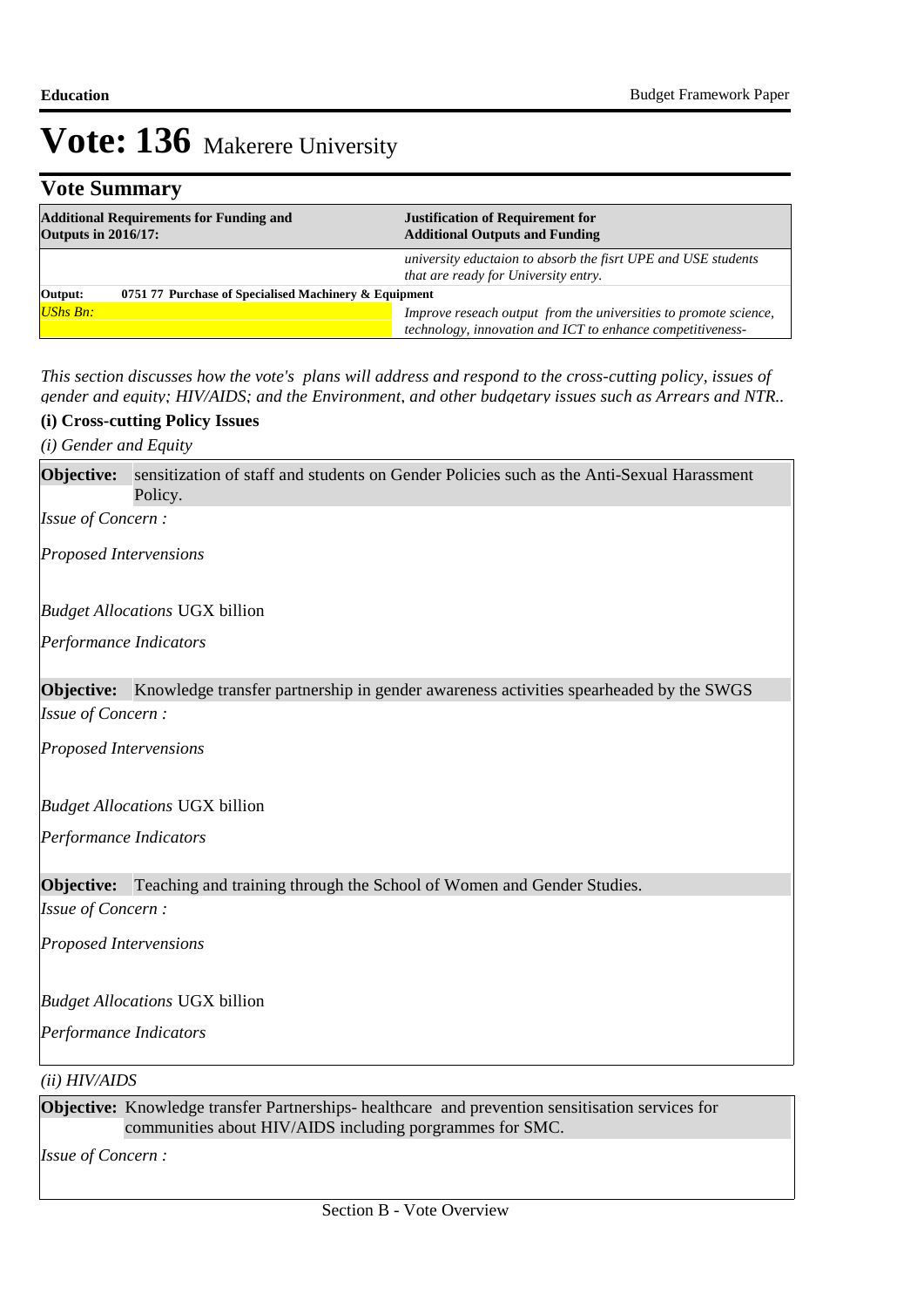### **Vote Summary**

*Proposed Intervensions* 

*Budget Allocations*  UGX billion

*Performance Indicators*

**Objective:** Research in HIV and Aids- The College of Health Sciences is at the fore front of HIV/AIDS research

*Issue of Concern :*

*Proposed Intervensions* 

*Budget Allocations*  UGX billion

*Performance Indicators*

**Objective:** The University subscribes to the HIV policy as approved by Council- improving the health and well being of staff and students of Makerere Univeristy

*Issue of Concern :*

*Proposed Intervensions* 

*Budget Allocations*  UGX billion

*Performance Indicators*

*(iii) Environment*

**Objective:** Research on Environment and environmental related issues

*Issue of Concern :*

*Proposed Intervensions* 

*Budget Allocations*  UGX billion

*Performance Indicators*

### **Objective:** Providing geo-spatial services through the GIS centre

*Issue of Concern :*

*Proposed Intervensions* 

*Budget Allocations*  UGX billion

*Performance Indicators*